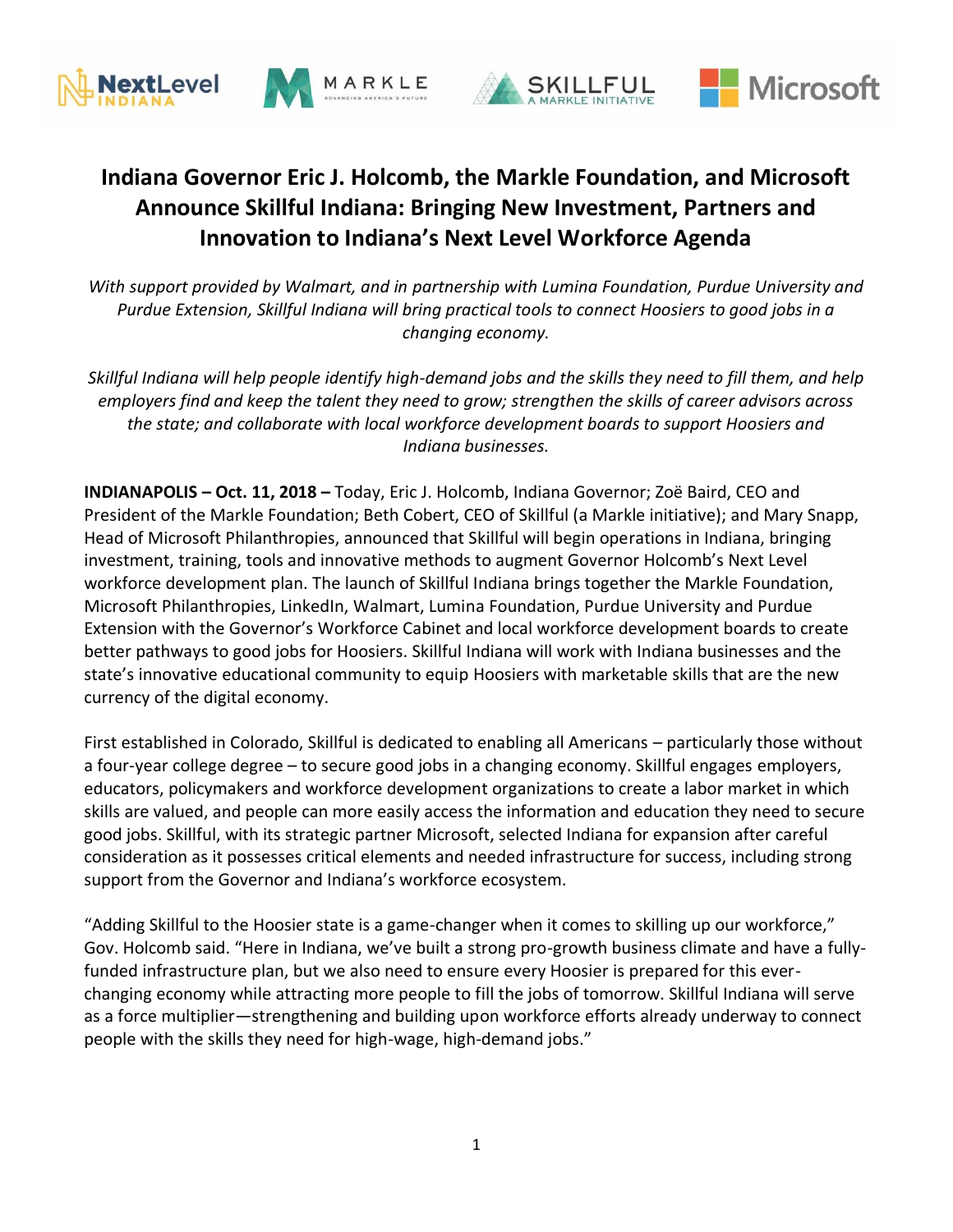"Markle is bringing Skillful's unique model to Indiana to help create a labor market that provides equal dignity for people who have developed skills in many different ways: on the job, from neighbors, in a related job in another sector or from more formal post-secondary education," said Zoë Baird, CEO and President, the Markle Foundation. "By helping employers show the skills they need, and everyone to see more clearly the great ways to train at every stage of a career, we will open up opportunity to thousands more Hoosiers. Employers will see the talent in their own communities and workers will be inspired to become lifelong learners who can keep pace with the evolving needs of a digital economy."

In the next decade, Indiana will need more than 1 million skilled workers to fill open jobs and support economic growth. Working with its national and local partners, Skillful is tailoring Skillful Indiana's programs to the unique strengths and needs of the state: employer programs for Indiana's distinctive mix of large and small, urban and rural employers; education initiatives tailored to Indiana's innovative higher education system; and investment in career coaches as an important support for Hoosiers navigating educational and job opportunities.

Skillful will bring to Indiana innovations developed in its first state, Colorado, as well as those shared within the Skillful State Network, a coalition of 20 governors, including Governor Holcomb, who have made innovation in workforce development a state priority. The Skillful State Network was born out of the tremendous interest Skillful received from other states based on its work in Colorado. The Skillful State Network provides a forum to share Skillful's approach, tools and assets quickly. States like Indiana have always been laboratories for innovation and today are leading the transformation to the digital economy.

"We are incredibly impressed with the extraordinary work going on in Indiana. With Skillful Indiana, we see a tremendous opportunity to bring additional resources, national partners and road-tested programming to contribute to the exciting things happening here," said Beth Cobert, Skillful CEO.

# **Skillful Indiana Founding Partners**



"In a changing economy, we need a labor market with access to life-long learning and quality training, with a focus on developing people's competencies. We are excited to partner with Skillful to accelerate Indiana's efforts to take promising practices nationally and put them to work for the benefit of Hoosiers."

#### **Jamie Merisotis**

*President and CEO, Lumina Foundation*



"Purdue and Skillful are partnering to advance our shared goal of connecting Hoosiers with the opportunity to flourish, when just starting out and throughout a lifetime of learning. It is a natural pairing with Purdue's extensive network of campuses and innovative online educational options."

**Mitch Daniels** *President, Purdue University*



"Walmart and Skillful have a shared interest in building effective approaches to learning and career advancement. We are excited to support their work in equipping Hoosiers with the skills needed for the changing economy."

#### **Kathleen McLaughlin**

**S***enior Vice President and Chief Sustainability Officer, Walmart Inc.; President, Walmart Foundation*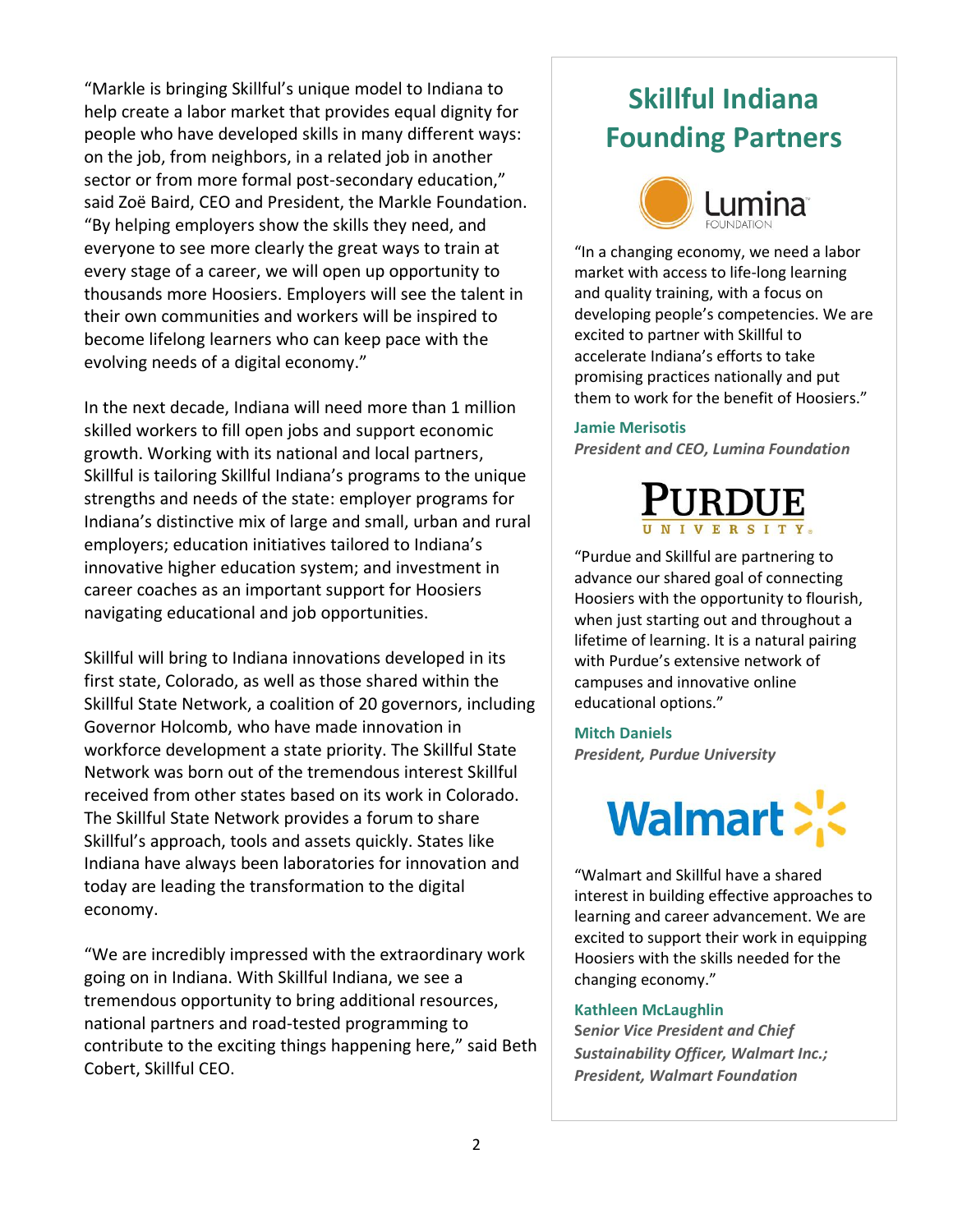"Microsoft and LinkedIn partnered with Markle to develop the Skillful model in order to ensure more Americans can benefit from the digital economy. Working with our Indiana partners, Skillful Indiana will advance a new mindset of lifelong learning and increase opportunities for jobseekers to gain necessary skills and connections to employers," said Mary Snapp, Head of Microsoft Philanthropies.

Skillful Indiana will focus on accelerating a skills-based labor market through the following:

- *Working with employers* to expand opportunities for people of diverse backgrounds and deepen their talent pool of qualified candidates by helping them to recruit and hire with a focus on skills, as well as encouraging employers to invest in skill building for their employees on the job, at colleges or online.
- *Working with Indiana's innovative higher education community* so that all are better able to anticipate economic shifts and be responsive to them, as well as supporting the advancement of skills-based credential and dataplatforms.
- *Investing in the professional development of career coaches* at organizations like WorkOne, Purdue Extension and local nonprofits so that they are better equipped to connect Hoosiers to effective training opportunities and quality jobs.
- *Applying data-driven insights and technology tools* to all of its efforts so that the very same technologies that are disrupting the economy are put to good use in adapting to it. For example, online tools to create skills-based job postings and to assess the skills of job applicants.

"In collaborating with Hoosier employers, current workers, students, parents and teachers, we're eliminating a one-size-fits-all mentality and embracing new ways of attacking the workforce challenge—like bringing Skillful's expertise and resources to better prepare a robust, skilled workforce," said Danny Lopez, Governor's Workforce Cabinet Chairman.

### *Find [more information](https://www.skillful.com/) on Skillful Indiana, Skillful, and the Skillful State Network.*

*For media inquiries, please contact Collin Roberts, Edelman for The Markle Foundation, 206.227.3439, [Collin.Roberts@edelman.com](mailto:Collin.Roberts@edelman.com) or Courtney Arango, Communications Director, Office of Governor Holcomb, 317.914.3787, [CArango1@gov.IN.gov](mailto:CArango1@gov.IN.gov)*

### **About The Markle Foundation**

The Markle Foundation works to realize the potential of technology to achieve breakthroughs in addressing some of the nation's most pressing issues. Markle challenges itself and diverse partners to deploy their varied expertise to identify solutions and achieve systemic change. Today as advanced technology and automation change the very nature of work, Markle's priority is advancing solutions towards a skills-based labor market that will enable Americans to transition to the opportunities of the digital economy. Markle's workforce initiatives include [Skillful](https://skillful.com/) and the [Rework America Task](https://www.markle.org/rework-america)  [Force.](https://www.markle.org/rework-america) They follow Markle's success in creating the policy and technology architecture that has enabled improvements in healthcare, national security, and access to the Internet. For more information,